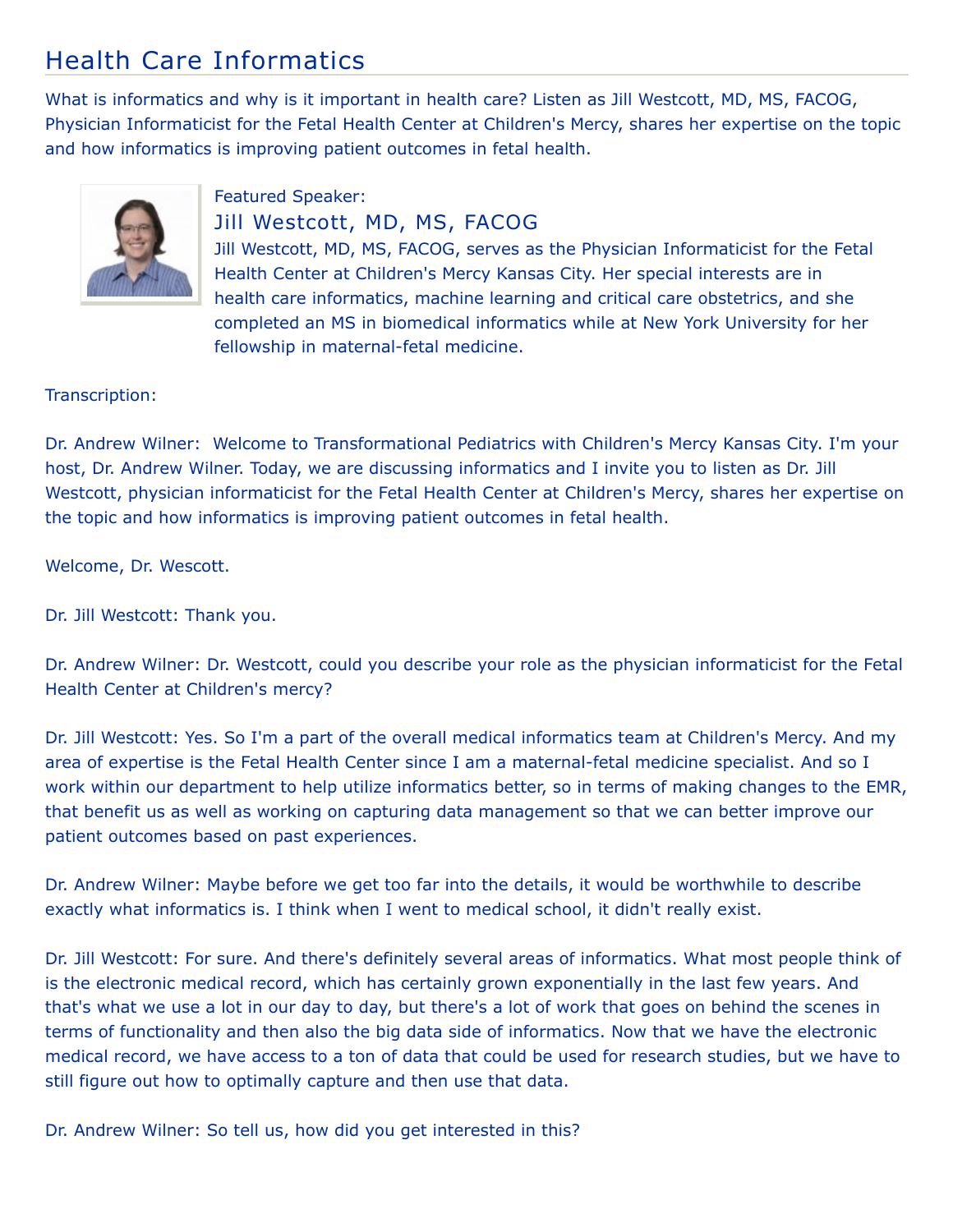Dr. Jill Westcott: Actually, when I was a fourth year medical student, my hospital was doing a go-live on their inpatient EMR and offered to pay medical students to be superusers. So I had residency expenses coming up and decided to do that and then ended up falling in love with the field. I continued to serve as a superuser during my residency. And then when I went to fellowship, I was at New York University and they had a Master of Science Program in Biomedical Informatics. So I completed that program and then looked for a position where I could use those skills in addition to my clinical expertise.

Dr. Andrew Wilner: So let's talk about fetal health. How is informatics important in improving patient outcomes?

Dr. Jill Westcott: You know, when we're talking about pregnancy, we always are talking about two or more patients. There's the maternal fetal dyad or potentially more, if there's more than one fetus. And we have to be able to use that data to better improve our outcomes, but I think at Children's Mercy, we also have the unique situation where we can get a lot of information about what happens postnatally. And I think that's really an area for the future for us to explore is, you know, how our interventions or our treatment plans are affecting the neonate and the child as he or she progresses through their early years of life.

Dr. Andrew Wilner: Right. So it's not just what happens during the pregnancy, it's how that influences, you know, the future of this new human being.

Dr. Jill Westcott: Exactly. And capturing that data is really difficult because most often the institution where a patient will have her pregnancy taken care of and get delivered is not going to be connected to her pediatrician's office where you end up seeing how this kiddo develops down the line.

Dr. Andrew Wilner: Right. So that's a great segue into my next question, which is how do you share healthcare data among institutions and resources accurately and, at the same time, you know, securely protecting patient protected information, you know, and HIPPA? How do you conquer all that?

Dr. Jill Westcott: It is definitely a challenge. First of all, if you're doing any sort of a research study, you definitely have to go through your institutional review board at your facility. But what we are working towards in the informatics field is being better at sharing de-identified data. You know, we have all this information, but we're still not the best at harvesting it. And some of that comes from the fact that a lot of these electronic medical records were built more as billing software rather than for research purposes. So that's one of the things that I'm really hoping to get working on with the fetal health center, is how to better capture our data so that we can more effectively use it.

But it's definitely a challenge at this moment in time.

Dr. Andrew Wilner: Give us an example of what you're currently researching and how this is going to influence future pregnancies and fetal health.

Dr. Jill Westcott: Absolutely. So lot of what I work on actually involves maternal outcomes in terms of pregnancy. My largest research study has been an algorithm predicting patients at risk for postpartum hemorrhage following delivery. And so we are continuing to work on those sorts of outcomes. And then now. with the Fetal Health Center, we've been in existence for over a decade. So I'm really looking into